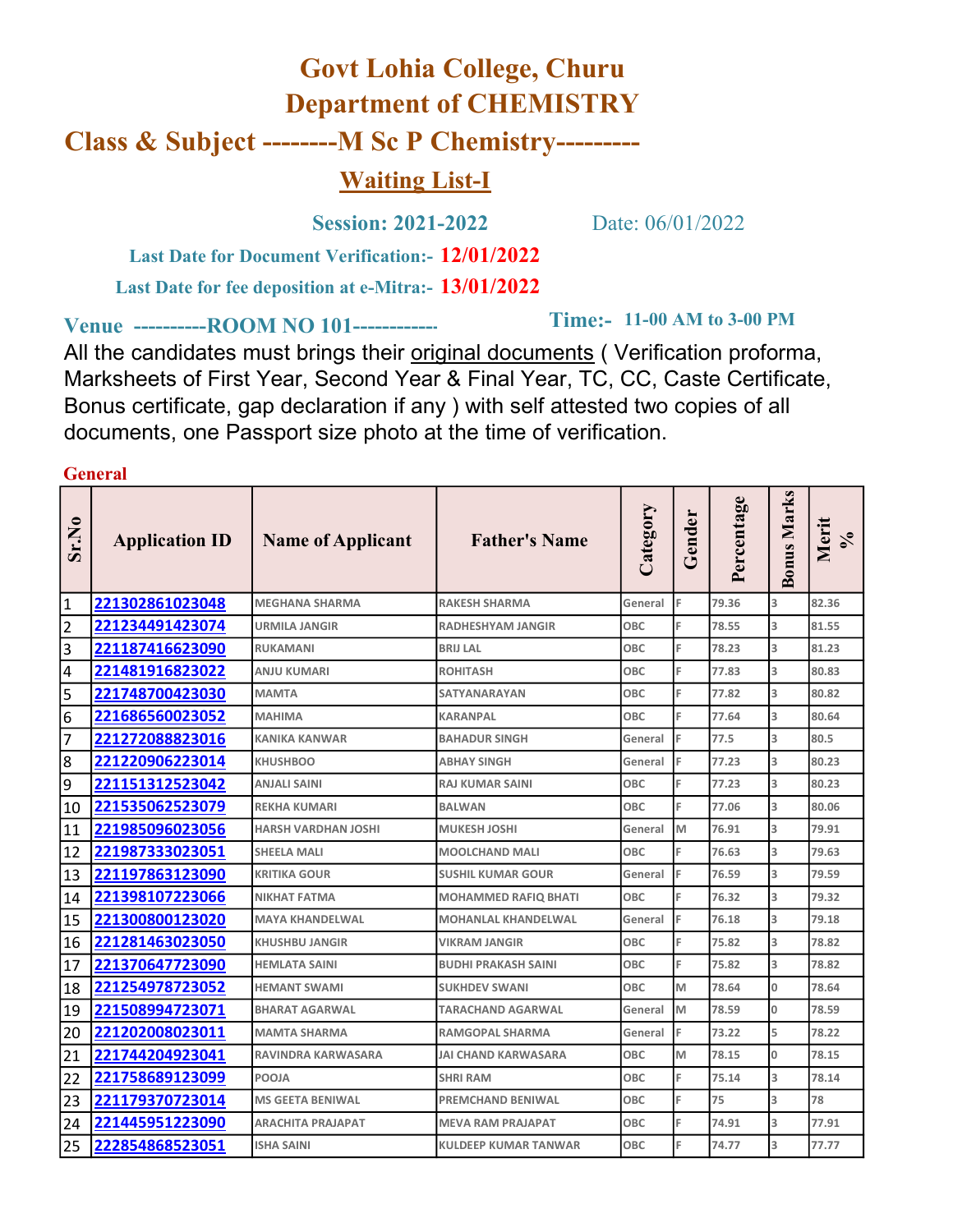| 26                      | 222828397023055 | <b>POONAM</b>              | <b>KRISHAN KUMAR</b>            | <b>OBC</b> | F | 74.72 | 3                       | 77.72 |  |  |
|-------------------------|-----------------|----------------------------|---------------------------------|------------|---|-------|-------------------------|-------|--|--|
| 27                      | 221367727023030 | <b>LOCHAN SONI</b>         | <b>DILIP KUMAR SONI</b>         | OBC        | F | 74.68 | 3                       | 77.68 |  |  |
| 28                      | 221980512723040 | <b>SHRAWAN KUMAR</b>       | <b>VAKEEL CHAND</b>             | OBC        | M | 77.55 | O                       | 77.55 |  |  |
| 29                      | 221162964623066 | <b>SIMRAN BANO</b>         | <b>NIJAMUDDIN</b>               | OBC        | F | 74.27 | 3                       | 77.27 |  |  |
| 30                      | 221511824423094 | <b>AAISHA BANO</b>         | <b>MO AADAM</b>                 | OBC        | F | 74.23 | 3                       | 77.23 |  |  |
| 31                      | 221429110323022 | PRIYANKA KANWAR            | <b>OMPRAKASH</b>                | General    | F | 74.18 | 3                       | 77.18 |  |  |
| 32                      | 221876484723046 | <b>MADHURI VYAS</b>        | <b>LAXMIKANT VYAS</b>           | General    | F | 73.89 | 3                       | 76.89 |  |  |
| 33                      | 221617758423078 | <b>PRASHANT SWAMI</b>      | OM PRAKASH SWAMI                | <b>OBC</b> | M | 73.88 | 3                       | 76.88 |  |  |
| <b>OBC</b>              |                 |                            |                                 |            |   |       |                         |       |  |  |
| $\vert$ 1               | 221634995023049 | <b>RAKESH SAINI</b>        | <b>RAJENDRA SAINI</b>           | <b>OBC</b> | M | 73.77 | 3                       | 76.77 |  |  |
| $\overline{2}$          | 221412221823044 | <b>MOHD AKRAM KHAN</b>     | <b>BHANWAR ALI</b>              | OBC        | M | 76.5  | 0                       | 76.5  |  |  |
| 3                       | 221811437623066 | <b>RAVINA</b>              | <b>SURENDER SINGH</b>           | OBC        | F | 73.5  | 3                       | 76.5  |  |  |
| 4                       | 222254385223077 | <b>SILOCHANA</b>           | CHET RAM KASWAN                 | OBC        | F | 73.36 | 3                       | 76.36 |  |  |
| 5                       | 222887351823029 | <b>MS JAI LALITA</b>       | <b>HANUMAN SINGH NEHRA</b>      | <b>OBC</b> | F | 73.28 | 3                       | 76.28 |  |  |
| 6                       | 221167454323032 | <b>VINOD KASWAN</b>        | NAND LAL KASWAN                 | <b>OBC</b> |   | 73.25 | 3                       | 76.25 |  |  |
| 7                       | 221676667923099 | PRIYANKA KUMARI ACHARA     | <b>NORANG RAM</b>               | <b>OBC</b> | F | 73.23 | 3                       | 76.23 |  |  |
| 8                       | 221401090223020 | <b>SARIKA KASWAN</b>       | <b>RAMKUMAR KASWAN</b>          | <b>OBC</b> |   | 73.14 | 3                       | 76.14 |  |  |
| 9                       | 221327880423060 | <b>MS HIMANSHU</b>         | <b>OMPRAKASH</b>                | <b>OBC</b> | F | 73.14 | 3                       | 76.14 |  |  |
| 10                      | 221883640823080 | <b>YOGITA</b>              | <b>RANVEER SINGH</b>            | OBC        | F | 73.11 | 3                       | 76.11 |  |  |
| 11                      | 221286498023073 | <b>KUSUM KUMARI</b>        | <b>BHAL CHNAD CHANDORA</b>      | OBC        | F | 72.41 | 3                       | 75.41 |  |  |
| 12                      | 221406453323062 | <b>AJAY KUMAR</b>          | <b>BASANT LAL</b>               | OBC        | M | 72.18 | 3                       | 75.18 |  |  |
| 13                      | 221114850623043 | <b>SURBHI CHOUDHARY</b>    | <b>MANIRAM SAHARAN</b>          | <b>OBC</b> |   | 72    | 3                       | 75    |  |  |
| 14                      | 221898740023098 | <b>GAURAV KUMAR</b>        | <b>MAHENDRA KUMAR</b>           | <b>OBC</b> | M | 74.91 | O                       | 74.91 |  |  |
| 15                      | 221615544023084 | <b>ALKA BARATH</b>         | <b>HARDAYAL SINGH</b>           | <b>OBC</b> | F | 71.91 | 3                       | 74.91 |  |  |
| 16                      | 221319363323080 | PRATIBHA PRAJAPAT          | DHANNARAM PRAJAPAT              | <b>OBC</b> | F | 71.59 | 3                       | 74.59 |  |  |
| 17                      | 221953018223087 | <b>REENA HUDDA</b>         | <b>MUNESH HUDDA</b>             | <b>OBC</b> | F | 71.52 | 3                       | 74.52 |  |  |
| 18                      | 221225289023051 | <b>MONIKA</b>              | SATPAL SINGH DHAKA              | OBC        | F | 71.45 | 3                       | 74.45 |  |  |
| <b>EWS</b>              |                 |                            |                                 |            |   |       |                         |       |  |  |
| $\vert$ 1               | 221528255923043 | <b>PRAHLAD SHARMA</b>      | <b>MAGHARAM SHARMA</b>          | General    | M | 73.59 | 3                       | 76.59 |  |  |
| $\overline{2}$          | 221133148623061 | <b>KRISHNA SHARMA</b>      | <b>MAHENDRA KUMAR SHARMA</b>    | General    | F | 71.71 | 3                       | 74.71 |  |  |
| $\overline{3}$          | 221506149023010 | <b>ANCHAL JOSHI</b>        | <b>MUKESH JOSHI</b>             | General F  |   | 71.41 | $\overline{\mathbf{3}}$ | 74.41 |  |  |
| $\overline{4}$          | 222735462223058 | <b>LALITA KANWAR</b>       | <b>BHARAT SINGH SHEKHAWAT</b>   | General    | F | 70.44 | 3                       | 73.44 |  |  |
| 5                       | 221692834623088 | PRIYANKA SHARMA            | SANJAY SHARMA                   | General    |   | 69    | 3                       | 72    |  |  |
| 6                       | 221970141023020 | LAXMI SHARMA               | <b>BANWARI LAL</b>              | General    | F | 68.48 | 3                       | 71.48 |  |  |
| 7                       | 221757012223089 | <b>RAKSHA PAREEK</b>       | <b>VED PRAKASH PAREEK</b>       | General    | F | 68.36 | 3                       | 71.36 |  |  |
| 8                       | 221707191823037 | <b>SUNITA KANWAR</b>       | HARI SINGH                      | General    | F | 66.36 | 3                       | 69.36 |  |  |
| 9                       | 221799645523082 | POOJA SHARMA               | LALA RAM SHARMA                 | General    | F | 66    | 3                       | 69    |  |  |
| <b>SC</b>               |                 |                            |                                 |            |   |       |                         |       |  |  |
| $\vert$ 1               | 221187479823062 | POOJA KHARDIYA             | <b>MAHAVEER PRASAD KHARDIYA</b> | SC         | F | 70.55 | 3                       | 73.55 |  |  |
| $\overline{\mathbf{2}}$ | 221281709623013 | SANWARMAL                  | BALVEER                         | SC         | M | 73.37 | 0                       | 73.37 |  |  |
| 3                       | 221371588523054 | <b>KOMAL SIYOTA</b>        | VINOD KUMAR                     | SC         | F | 70.18 | 3                       | 73.18 |  |  |
| 4                       | 221351666723039 | AARTI MAHARIA              | RAMNIWAS MAHARIA                | <b>SC</b>  | F | 69.67 | 3                       | 72.67 |  |  |
| 5                       | 221898755023058 | <b>MANOJ KUMAR MEGHWAL</b> | <b>KORSINGH MEGHWAL</b>         | SC         | M | 67.5  | 5                       | 72.5  |  |  |
| 6                       | 221688577023070 | AMIT GAHNOLIYA             | <b>BANWARI LAL GAHNOLIYA</b>    | SC         | M | 72.27 | 0                       | 72.27 |  |  |
| $\overline{\mathbf{z}}$ | 221586005923024 | LALIT KISHOR               | PALA RAM                        | SC         | M | 71.18 | 0                       | 71.18 |  |  |
| 8                       | 221283611523023 | RAJANI BAKOLIA             | RAJENDRA KUMAR BAKOLIA          | SC         | F | 67.86 | 3                       | 70.86 |  |  |
| 9                       | 221184081423063 | <b>AKHILESH KUMAR</b>      | DALU RAM                        | SC         | M | 70.82 | 0                       | 70.82 |  |  |
| 10                      | 221610615023011 | <b>ASHOK KUMAR</b>         | UDARAM SHASTRI                  | SC         | M | 70.79 | 0                       | 70.79 |  |  |
| 11                      | 221358064623039 | <b>SONU KUMAR</b>          | <b>RAM SINGH</b>                | SC         | M | 66.23 | 3                       | 69.23 |  |  |